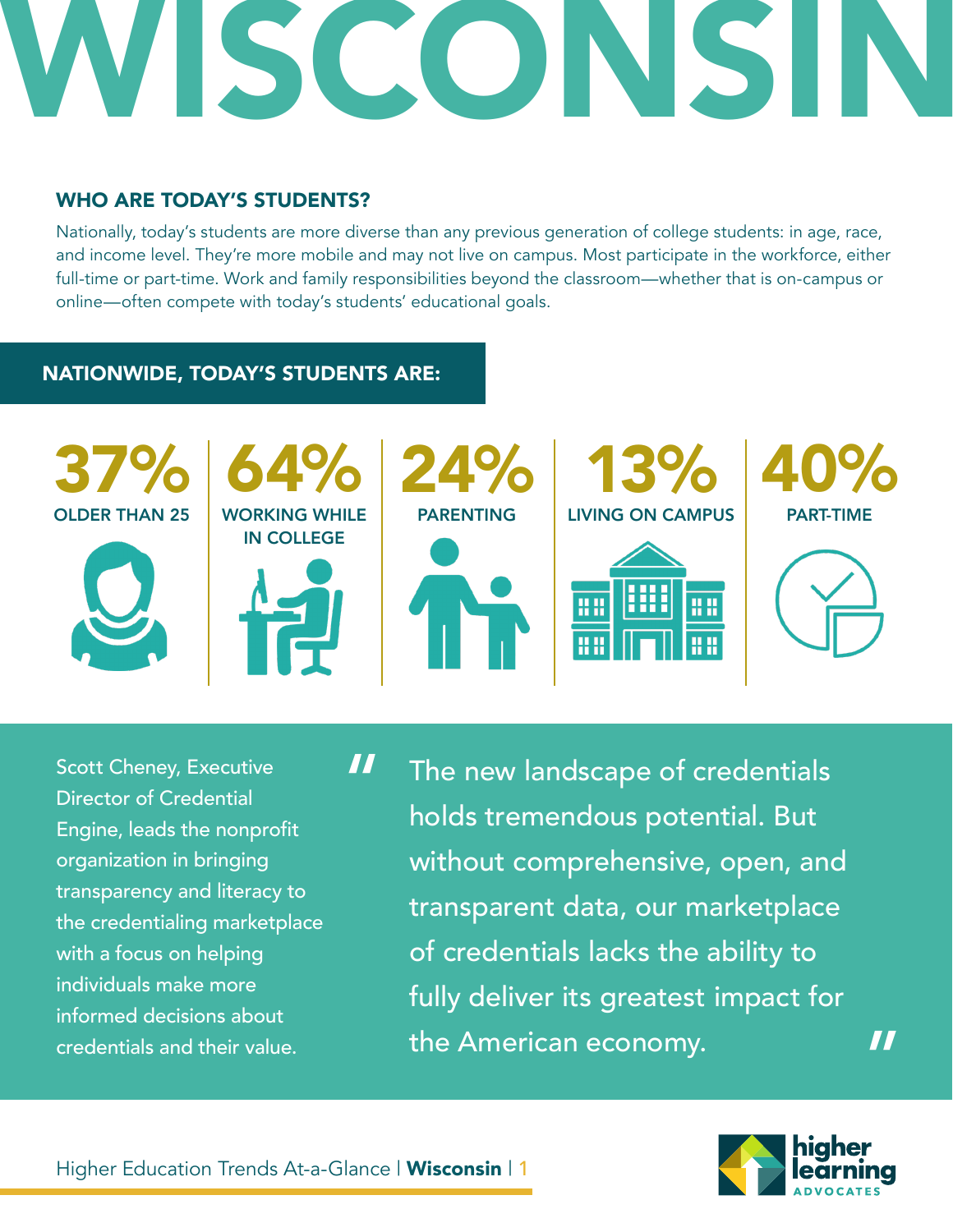### SNAPSHOT: How do Wisconsin's numbers stack up?

To better understand how Wisconsin compares to the national higher education landscape, look to the data below detailing trends in enrollment, federal student aid, tuition and fees, earnings, and attainment comparing national and state level data.





#### Higher Education Trends At-a-Glance | Wisconsin | 2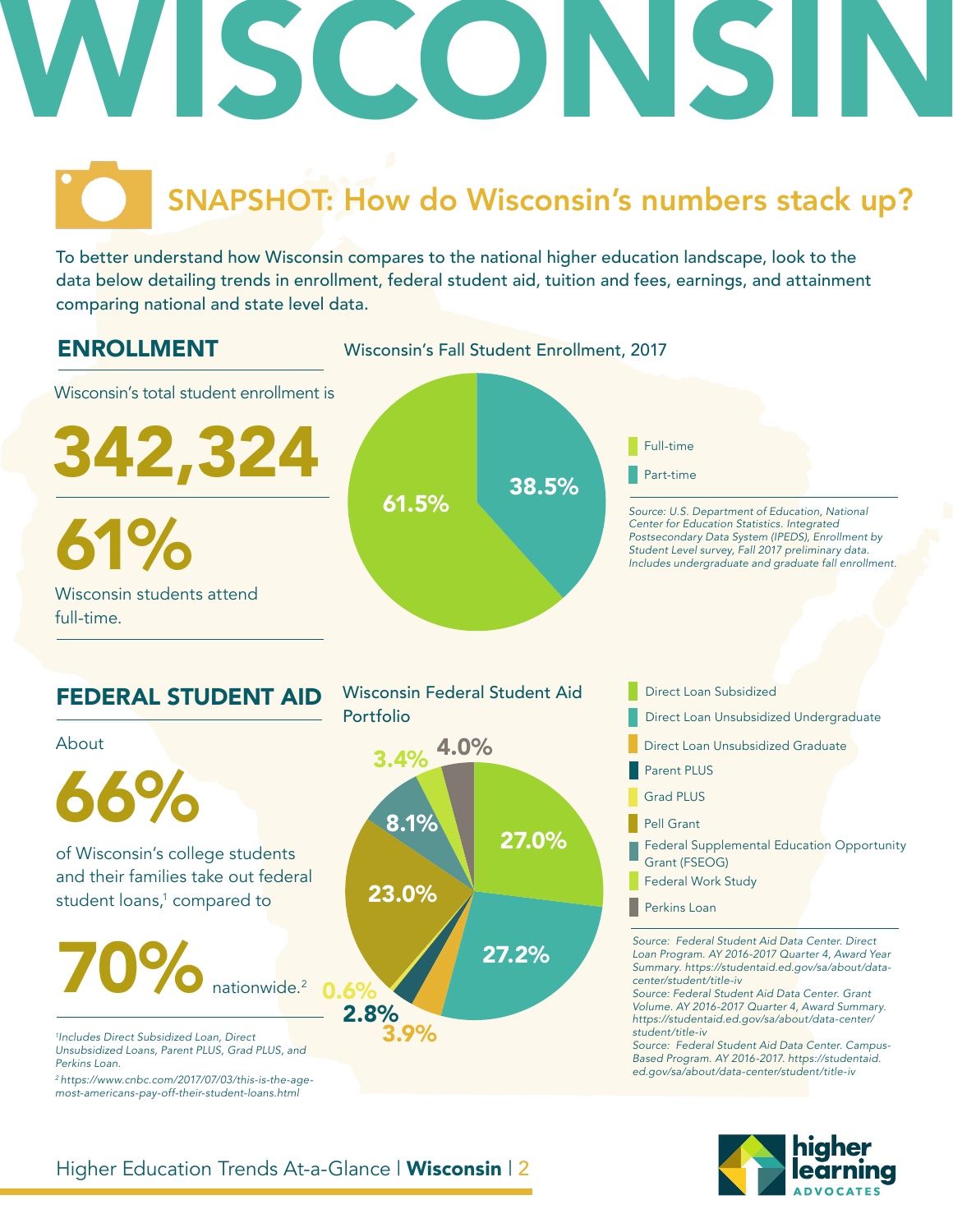### SNAPSHOT: How do Wisconsin's numbers stack up?

#### TUITION & FEES

Wisconsin's institutions of higher education tuition & fees are below the national average at public four-year institutions and slightly above the national average at public two-year institutions.

*Source: College Board. Trends in College Pricing 2018. Figure 5 and 6. https://trends.collegeboard. org/college-pricing*

*Source: College Board. Average Tuition and Fees and Room and Board in Current Dollars, 2017-18 and 2018-19.*

*https://trends.collegeboard.org/college-pricing/* figures-tables/average-published-undergraduate*charges-sector-2018-19*

#### Average Tuition & Fees | 2018-2019



#### ATTAINMENT

In 2016-2017, about-average rates of Wisconsin students obtained bachelor's degrees compared to the rest of the nation.

*Source: U.S. Department of Education, National Center for Education Statistics. Integrated Postsecondary Education Data System (IPEDS), Completions Survey by Gender, 2016-2017 academic year. Source: Ginder, S.A., Kelly-Reid, J.E., and Mann, F.B. (2018). Postsecondary Institutions and Cost of Attendance in 2017– 18; Degrees and Other Awards Conferred, 2016–17; and 12-Month Enrollment, 2016–17: First Look (Provisional Data) (NCES 2018-060rev). U.S. Department of Education. Washington, DC: National Center for Education Statistics. Retrieved November 2018 from https://nces.ed.gov/pubs2018/2018060REV.pdf* Note: Certificates only include less than one year and at *least one year but less than 4 years.* 

#### Percentage of Degrees & Certificates Awarded | 2016-2017



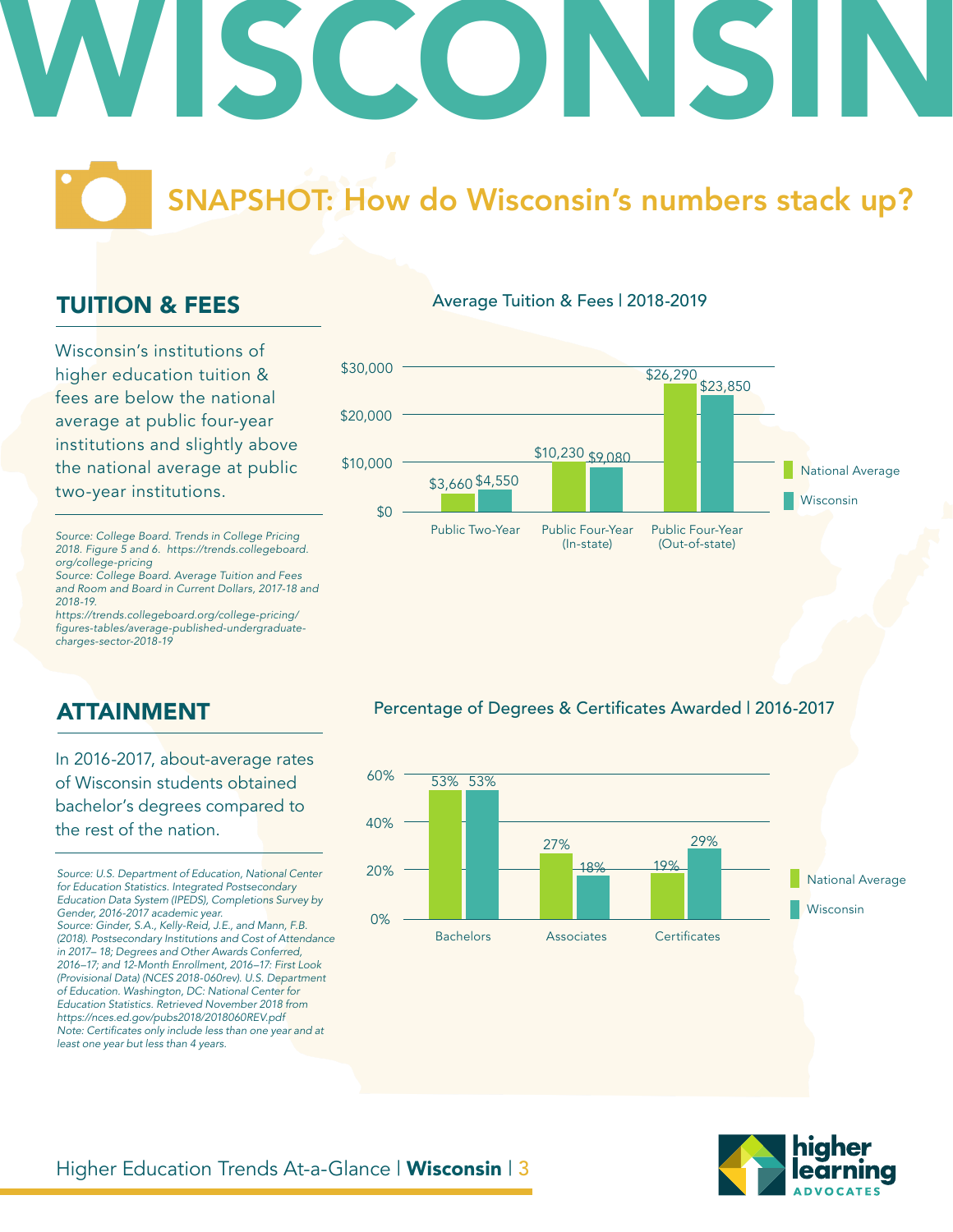## SCONS

### SNAPSHOT: How do Wisconsin's numbers stack up?

#### ATTAINMENT *continued*

As of February 2019,

50.5%

of Wisconsin residents ages 25- 64 have obtained a certificate or postsecondary degree.

#### NATIONALLY,

47.6%

of Americans ages 25-64 have obtained a certificate or postsecondary degree.3



Wisconsin Education Levels for Residents Ages 25-64

#### Percentage of Wisconsin Residents Ages 25-64 with at least an Associate's Degree by Race



*Source: Lumina Foundation. A Stronger Nation. February 26, 2019. http://strongernation.luminafoundation.org/ report/2019/#state/WI*

<sup>3</sup>*http://strongernation.luminafoundation.org/ report/2019/#state/WI*

Higher Education Trends At-a-Glance | Wisconsin | 4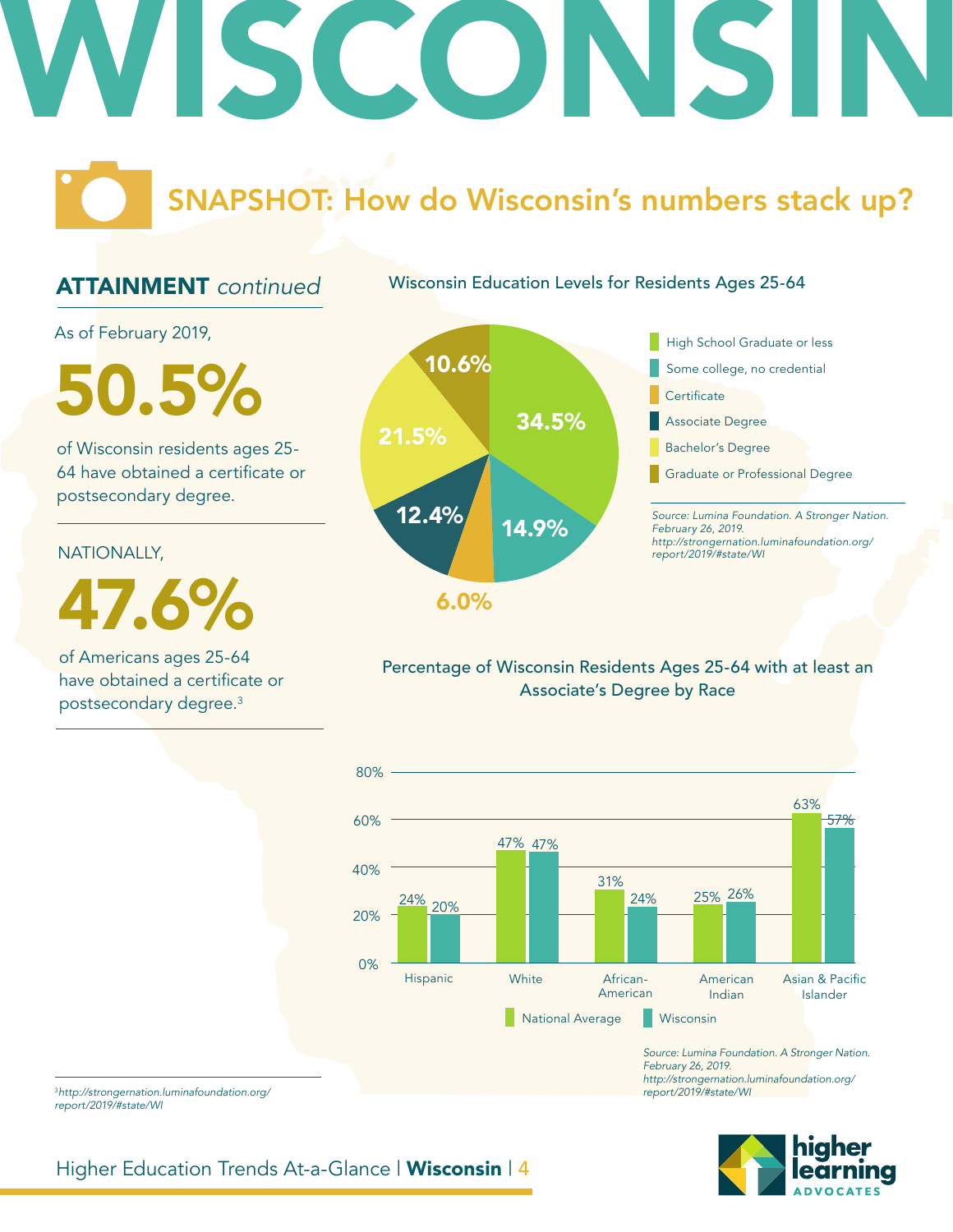### SNAPSHOT: How do Wisconsin's numbers stack up?

### EARNINGS AND EMPLOYMENT

Americans who earn a postsecondary degree or credential have higher earnings potential.

*Source: Georgetown University Center for Education*  and Workforce. Certificates: Gateway to Gainful *Employment and College Degrees. https://cew.* georgetown.edu/cew-reports/certificates/

Wisconsin workers with higher levels of postsecondary attainment have more earning power than their peers with less than a bachelor's degree. The median earnings of Wisconsin residents with a bachelor's degree is below the national average.

*Source: U.S. Census Bureau, Earnings in the Past 12 Months, 2012-2016 American Community Survey 5-Year Estimates.* https://factfinder.census.gov/faces/tableservices/

*jsf/pages/productview.xhtml?pid=ACS\_09\_5YR\_ S1501&prodType=table*

#### The majority of jobs nationwide in 2020 will require education beyond high school.

*Source: Anthony P. Carnevale, Nicole Smith, and Jeff Strohl. Georgetown Center for Education and Workforce. Recovery: Job Growth and Education Requirements through 2020. June 26, 2013. https://cew.georgetown.edu/cew-reports/ recovery-job-growth-and-education-requirementsthrough-2020/*

#### National Average Earnings of U.S. Workers By Educational Attainment



#### Median Earnings by Educational Attainment for Wisconsin Residents Aged 25 and Over



#### Percentage of Jobs that will Require Postsecondary Education by 2020





Higher Education Trends At-a-Glance | Wisconsin | 5